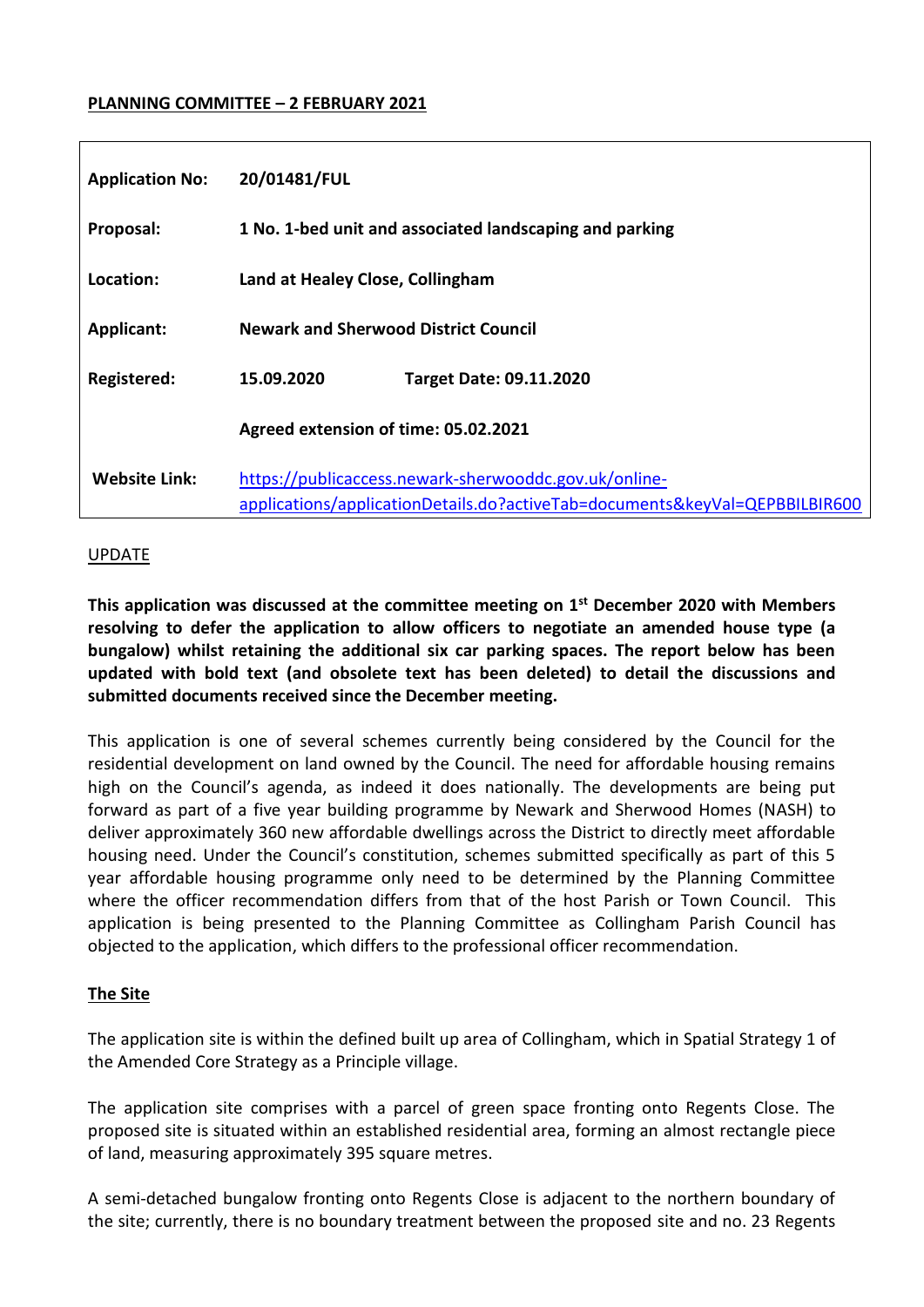Close. No.2 Healey Close is also a bungalow, with its principle elevation located west to the proposed site. Timber fences at c1.2m and c1.8 m form the boundary treatment.

There is an existing pedestrian access linking Regents Close onto Healey Close south of the application site and beyond that is an area of communal car parking with green space surrounding it. Two storey dwellings are located south of the proposed development area on Regents Close. There are bungalows and two storey dwellings on the other side of the Regents Close.

The area of the proposed development is relative flat and there are no trees within the proposed development area. The site does not lie within a conservation area, nor does it lie within the flood zone.



**View to the communal car parking with green space communal car parking with green space on proposed site layout –**

**direction as the red arrow**

### **Relevant Planning History**

Pre-application advice was sorted back in 2019.

### **The Proposal**

**The revised house type is a one bedroom, single storey dwelling with an 'L' shape footprint, measuring at 11m in width fronting onto Regents Close, 7.52m in depth to the north elevation (adjacent to no.23 Regents Close), 4.65m on the south elevation (adjacent to the car parking space), 2.58m to eaves and 4.41m to the ridge.** 

The proposed facing materials are Cadeby red multi bricks and Russell Grampain (Slate Grey) roof tiles.

The dwelling would be owned by Newark & Sherwood Homes and would be rented to applicants on the Council's housing register as an Affordable Rented product as part of the Council's 5 year Build Programme.

The application is accompanied by the following drawings and documents, as amended:

- Site Location Plan 100 416 ID217 001D, received on 07 August 2020
- Proposed Levels and Kerbing Layout G042 (ID217) C 0110, received on 19 November 2020
- Phase 1 Desk Top Study Report by CollinsHallGreen Ltd dated December 2019, received on 07 August 2020
- Phase 2 Desk Top Study Report, Revision A by CollinsHallGreen Ltd dated April 2020,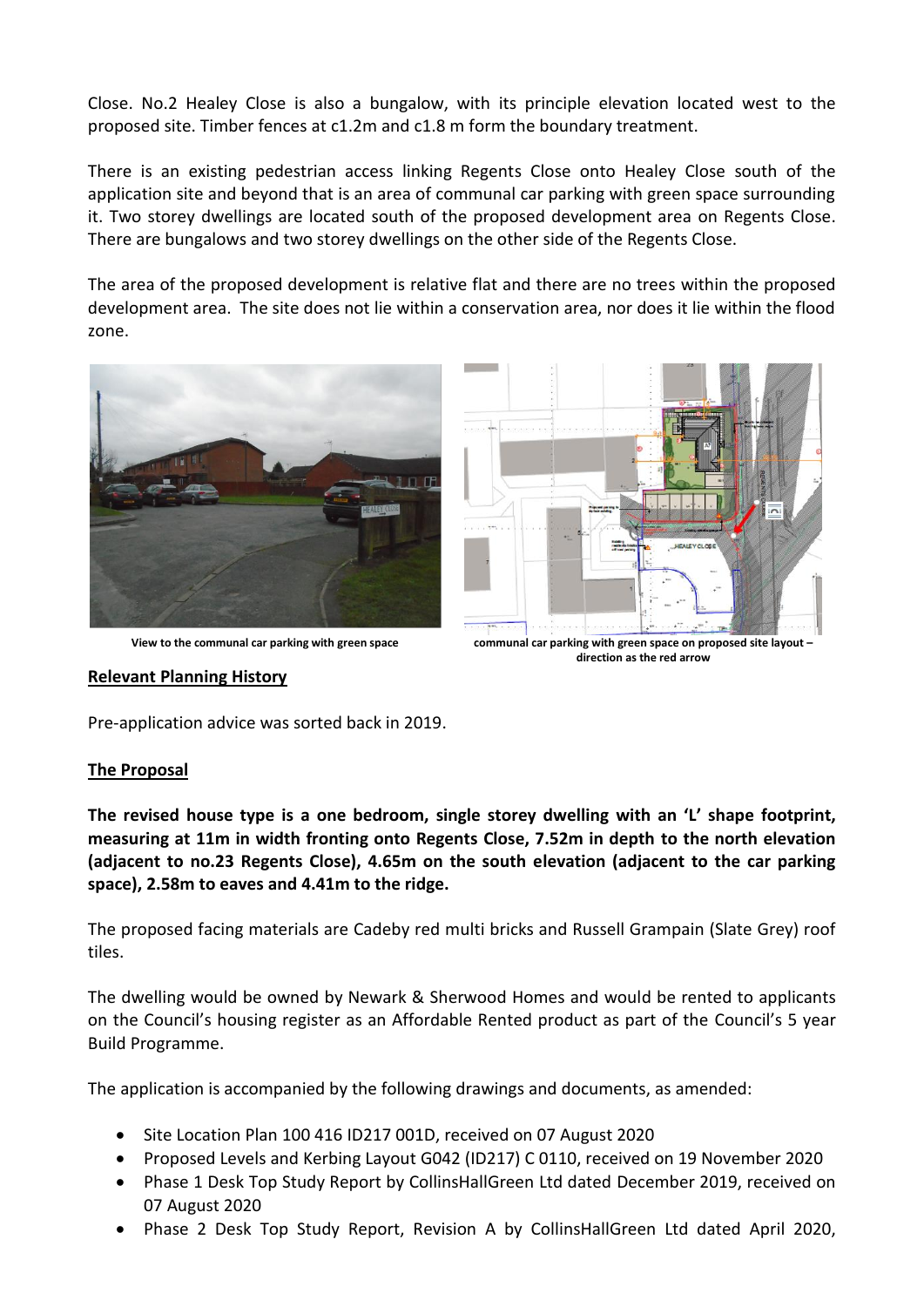received on 07 August 2020.

- Revised Phase 2 Desk Top Study Report, Revision B by CollinsHallGreen Ltd dated September 2020, received on 14 September 2020.
- Policy statement received on 14 September 2020
- **Revised Proposed Site Layout Opt4 - 100-416/ID217/013, received on 10 December 2020**
- **Revised house type with plans and elevations - 100-416/ID217/012, received on 10 December 2020**
- **Revised proposed boundary treatment - 100-416/ID217/007D, received on 10 December 2020**
- **Proposed highway way plan - 100-416/ID217/011C, received on 11 December 2020**

## **Departure/Public Advertisement Procedure**

Occupiers of 15 properties have been individually notified by letter.

## **Planning Policy Framework**

## **Newark and Sherwood District Council Core Strategy DPD (adopted March 2019)**

- Spatial Policy 1 Settlement Hierarchy
- Spatial Policy 2 Spatial Distribution of Growth
- Spatial Policy 7 Sustainable Transport
- Spatial Policy 8 Protecting and Promoting Leisure and Community Facilities
- Core Policy  $3$  Housing Mix, Type and Density
- Core Policy 9 Sustainable Design
- Core Policy  $10$  Climate Change
- Core Policy 12 Biodiversity and Green Infrastructure
- Policy Co/MOA: Collingham Main Open Areas

# **Allocations and Development Plan Development Plan Document**

- Policy DM1 Development within Settlements Central to Delivering the Spatial Strategy
- Policy DM5 Design
- Policy DM7 Biodiversity and Green Infrastructure
- Policy DM12 Presumption in Favour of Sustainable Development

# **Other Material Considerations**

- National Planning Policy Framework (2019)
- Planning Practice Guidance

### **Consultations**

**(13.01.2021) - Collingham Parish Council considered the application at the meeting on 7th January 2021; supports the revised scheme – the proposed bungalow now addresses the concerns raised previously.**

**Collingham Parish Council (**previously) unanimously objects to the proposal on the following grounds:

- Design and visual impact the proposed unit (2 storey) is not in keeping with its surroundings (bungalows)
- Privacy/daylight/sunlight the new unit will be built to the south of an existing bungalow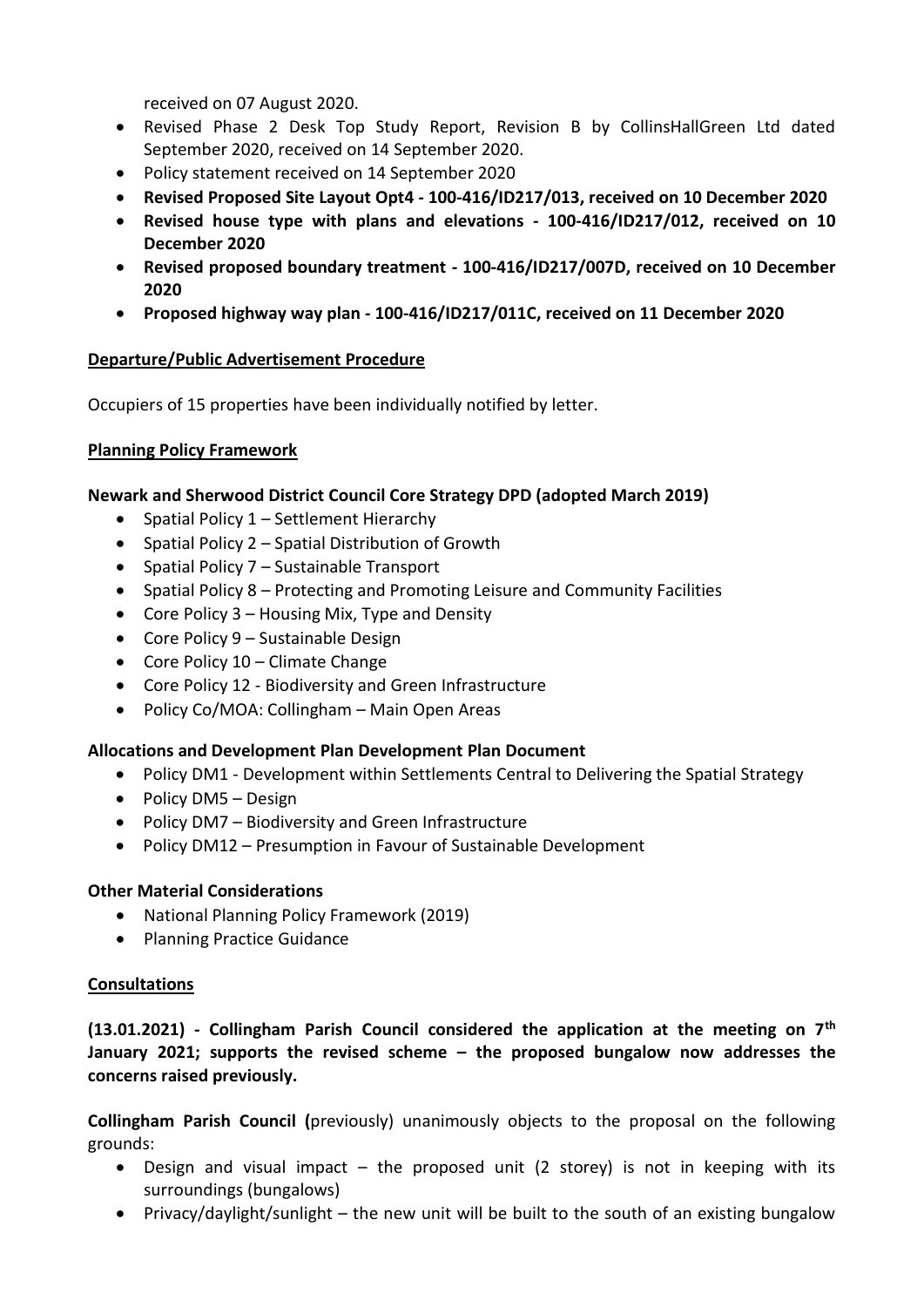within close proximity, the existing dwelling will lose all of its sunlight from the property and garden area.

**Nottinghamshire County Council Highways:** No objection subject to conditions; considered that this proposal will have little impact on the public highway; the additional parking space will be beneficial to the safety and free flow of traffic. The dropped kerb crossings will be required in accordance with NCC standards.

**East Midland Building Consultancy** supports this proposal, stating that this is good use of Council land.

**NSDC Environmental Health** do not objection to the proposal; consider the submitted Phase 1 desktop study and Phase 2 ground investigation reports are agreeable. However, certified clean topsoil confirmation will need to be provide and agreed prior to topsoil to be used on site. A condition has been added to the recommendation.

**Trent Valley Internal Drainage Board** provide standard advice, state that the site is outside of the TVIDB district but within the catchment.

### **No other Representations** have been received.

### **Comments of the Business Manager**

The Council has an up to date Development Plan for decision making purposes and can demonstrate in excess of the 5 year housing land supply.

### Principle of Development

The site is located within the main built up area of Collingham village, which is defined in Spatial Policy 1 of the Amended Core Strategy as a Principal Village. Residential development is acceptable in principle within principal villages subject to site specific impacts. The proposal is therefore in accordance with the settlement hierarchy and Spatial Policies 1 and 2 as a matter of principle.

### Loss of Green Space

The site is not a formally designated green open space in the Development Plan but is an area of amenity green space comprising approximately 395 square metres in area. This is not used as functional space but it does offer a pleasant green area for residents to visually enjoy which would be lost to the development. The proposal is not a leisure of community facility in the true sense of the meaning therefore. However as a worst case scenario, the proposal has been assessed against SP8 which seeks to ensure that leisure and community facilities are not lost without sufficient alternative provision being made elsewhere which is equally accessible and of the same or better quality than the facility being lost.

A statement of justification for the loss/reduction of the green space has been submitted which states that the proposed site is in the immediate vicinity of six alternative areas of incidental amenity space. These are primarily located off Braemer Road, which is a short 150-meter walk. The nearest area of amenity space is located directly opposite the site off Healey Close. Collingham Community Park is easily accessible from the site and is only a short 500-meter walking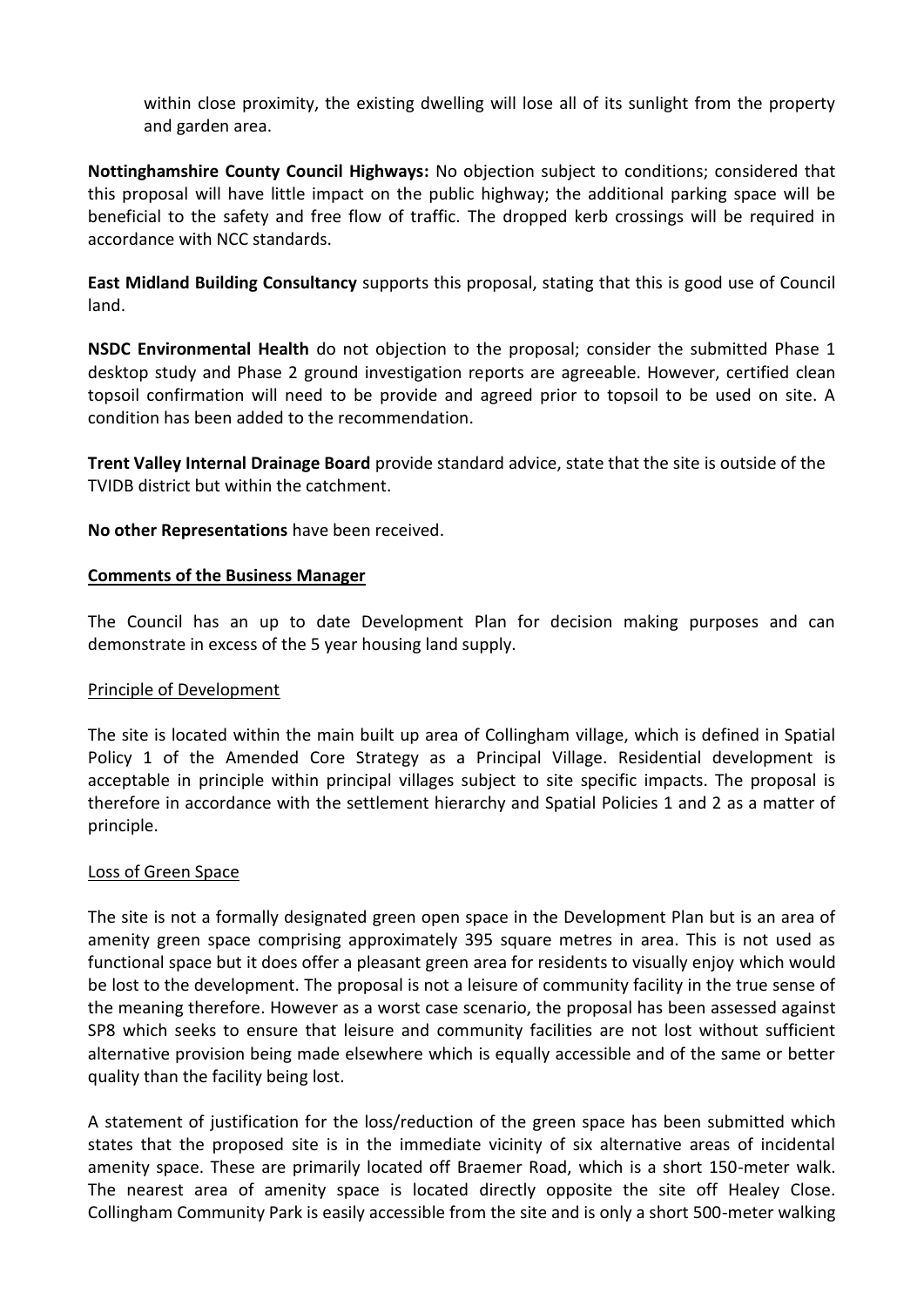distance away; this offers play/skate equipment and a large area of open space. An area of green space to the south to the parking space for Healey Close will remain as existing.

Overall given that the land to be lost to development is not functional space and that a sense of openness will still prevail from the space to the south this need not be a barrier to development. Given the above, it is satisfied that there is sufficient provision of alternative areas of amenity space for existing and new residents. Therefore, the proposed development is considered complied with Policy SP8 in this regard.

### Housing Mix

Core Policy 3 sets out the mix of housing required in the District and says that particular emphasis will be placed on securing smaller houses of 2 bedrooms or less and those for the elderly and disabled population.

The Council undertook a district wide housing market and needs assessment in 2014. The results showed a demand for over 842 affordable properties, with smaller dwellings (1 and 2) bedroom making up the majority of demand. The dwelling would be built and retained by Newark & Sherwood Homes and it would be offered as an affordable rented dwelling. Taking this into consideration, there is a need for affordable rental properties within the area which this proposal would contribute positively towards.

It should be noted that a scheme for 1 no. dwelling would not require any affordable dwellings in policy terms albeit this is welcomed. However given that the scheme is acceptable in any event, it is not considered that it is necessary to secure the housing as an affordable unit.

### Impact on Visual Amenity

Core Policy 9 seeks to achieve a high standard of sustainable design which is appropriate in its form and scale to its context, complementing the existing built and landscape environment. Policy DM5 of the DPD sets out the criteria by which all new development should be assessed. It includes (but not limited to): safe and inclusive access; parking provision; impact on amenity; local distinctiveness and character; and flood risk. In relation to the character of the area it states, 'the rich local distinctiveness of the District's landscape and character of built form should be reflected in the scale, form, mass, layout, design, materials and detailing of proposals for new development.'

The site comprises a parcel of land measuring 395m² approximately on relatively flat land, within an established residential area, with various types of properties in the area. For example bungalows are sited to the adjoining boundaries to the north and west and there are two storey properties located to south and on the opposite side of Regents Close.

**The bungalow would be positioned to the northeast part of the proposed site. It is acknowledged that the proposed dwelling would sit forward in the building line when compared to the adjacent bungalows to the north. However the new dwelling would still be set back from the pavement by 3.0m, which in my view is sufficient when viewed from the public highway. It is considered there would be minimal impact on the character and appearance of the area from this stepping forward.** 

Regents Close has mix of properties in terms of their style, scale and appearance. The proposed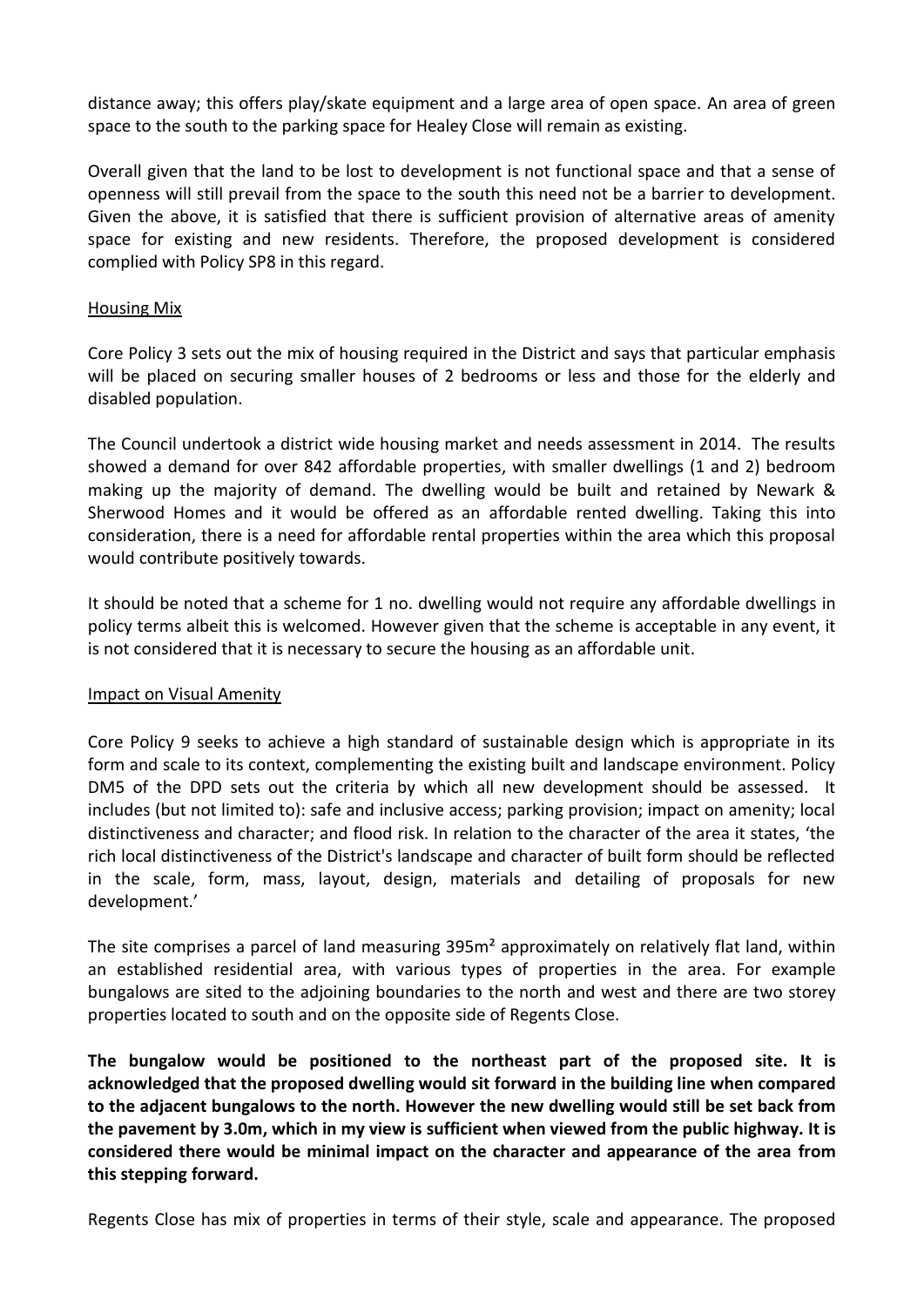site lies between semi-detached bungalows and two storey dwellings with a turning area in between.







**View from the proposed site to Regents Close and Healey Close**

**View from the proposed site to the adjacent properties**

**View from the proposed site to properties on the other side of Regents Close**

**The design of the bungalow is fairly simple, similar to the bungalows within the vicinity, the new dwelling would be completed with the use of Cadeby red multi bricks with Russell Grampian (Slate Grey) roof tiles which are considered acceptable as they would be similar to the materials use on Regents Close.**

Having considered the character of the existing street scene, the scale of the existing and proposed properties, bearing in mind that the proposal is within an established residential area, also acknowledging the differences in the area, it is considered the proposal is an acceptable design and siting.

**The proposed boundary treatment to the north and west of proposed development site would be 1800mm high close boarded fencing including 300mm trellis top. In terms of the boundary treatment to east and south, it is considered a softer edge with railings and planting on southern and eastern boundaries would be more appropriate as both boundaries are adjacent to public domain. This has been agreed with the applicant and would be secured via condition.** 

Taking into account all of the above, the proposal would accord with Core Policy 9 of the ACS and Policy DM5 of the ADMDPD subject to a condition relating to the southern and eastern boundary treatment.

#### Impact on Residential Amenity

In relation to residential amenity, Policy DM5 states: 'The layout of development within sites and separation distances from neighboring development should be sufficient to ensure that neither suffers from an unacceptable reduction in amenity including overbearing impacts, loss of light and privacy. Proposals resulting in the loss of amenity space will require justification.'

**The proposed new dwelling would front onto Regents Close, sited 3.44 metres away from the adjacent bungalow no.23 Regents Close. I am satisfied that with this distance, the step in the building line would not have a harmful impact on the adjacent dwelling in terms of loss of light, overshadowing or through being overbearing. The side elevation of the proposed dwelling will have two openings facing this adjacent dwelling to the north – a small window serving the living area and one serving the kitchen/dining area. Taking into consideration the timber boundary fence at 1.8m in height, it is not considered there will be any overlooking issues.**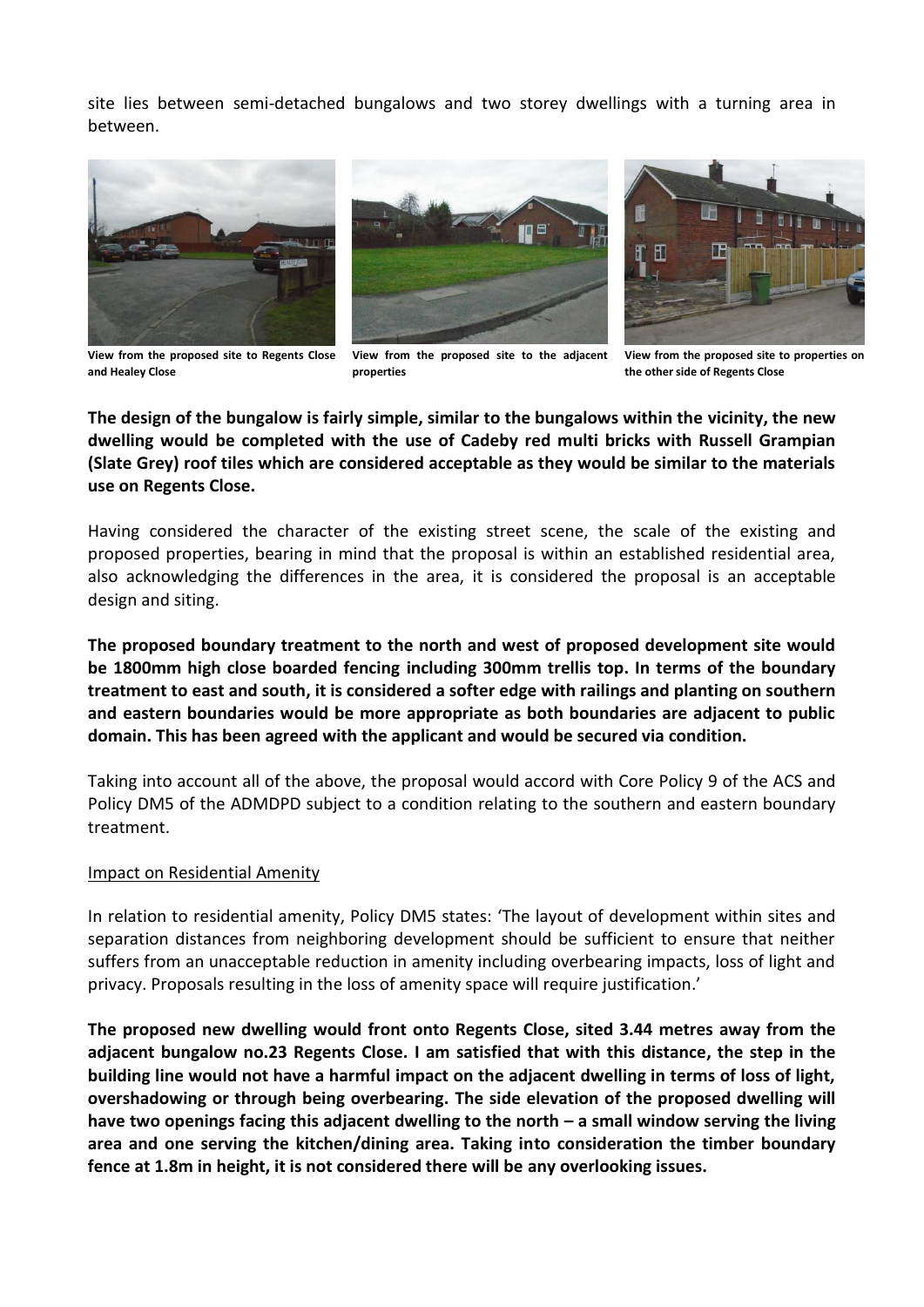**The dwelling would be set further forward than the neighbouring property so as to create sufficient space with the dwelling to the rear where a distance of 12 metres would be achieved from its western elevation directly to no.2 Healey Close's front elevation, and 9.18m to the garden area. The new dwelling would have two windowed and a French door opening at the ground floor level. Taking into consideration the boundary treatment of closed timber boarded fencing at 1.8m in height on the west elevation, I am satisfied that this distance is acceptable to meet the needs of privacy and that this is sufficient to avoid adverse impacts such as overshadowing and overbearing impacts.**



**Proposed site layout View of no.2 Healey Close (facing the proposed structure)**

The level of amenity space provided to the dwelling is considered generous for the scale of the proposed bungalow for 2 people.

No adverse impacts upon residential amenity associated with the proposed parking spaces located to the south and east are anticipated.

The scheme is judged to accord with Policy DM5 of the Allocations and Development Management DPD in terms of the living conditions of residents.

### Highways and Parking

Spatial Policy 7 states that 'the Council will encourage and support development proposals which promote an improved and integrated transport network and an emphasis on non-car modes as a means of access to services and facilities.' Policy DM5 of the DPD states that 'Provision should be made for safe and inclusive access to new development. Where practicable, this should make use of Green Infrastructure and as many alternative modes of transport as possible. Parking provision for vehicles and cycles should be based on the scale and specific location of the development.'

The proposed dwelling would have one allocated space for vehicle off road parking. Although the vehicles would have to reverse to exit the site, this situation is not uncommon along the road. Regents Close is a fairly quiet, residential street. In addition, 6 further parking spaces will be created for other residents and visitors within the vicinity. It is therefore considered the proposal would have a positive impact on highway safety and parking provision which weighs in favour of the scheme.

Dropped kerbs will be carried out for the vehicle crossings on the southern boundary. The pedestrian access from Regents Close to Healey Close will remain after the drop kerbs are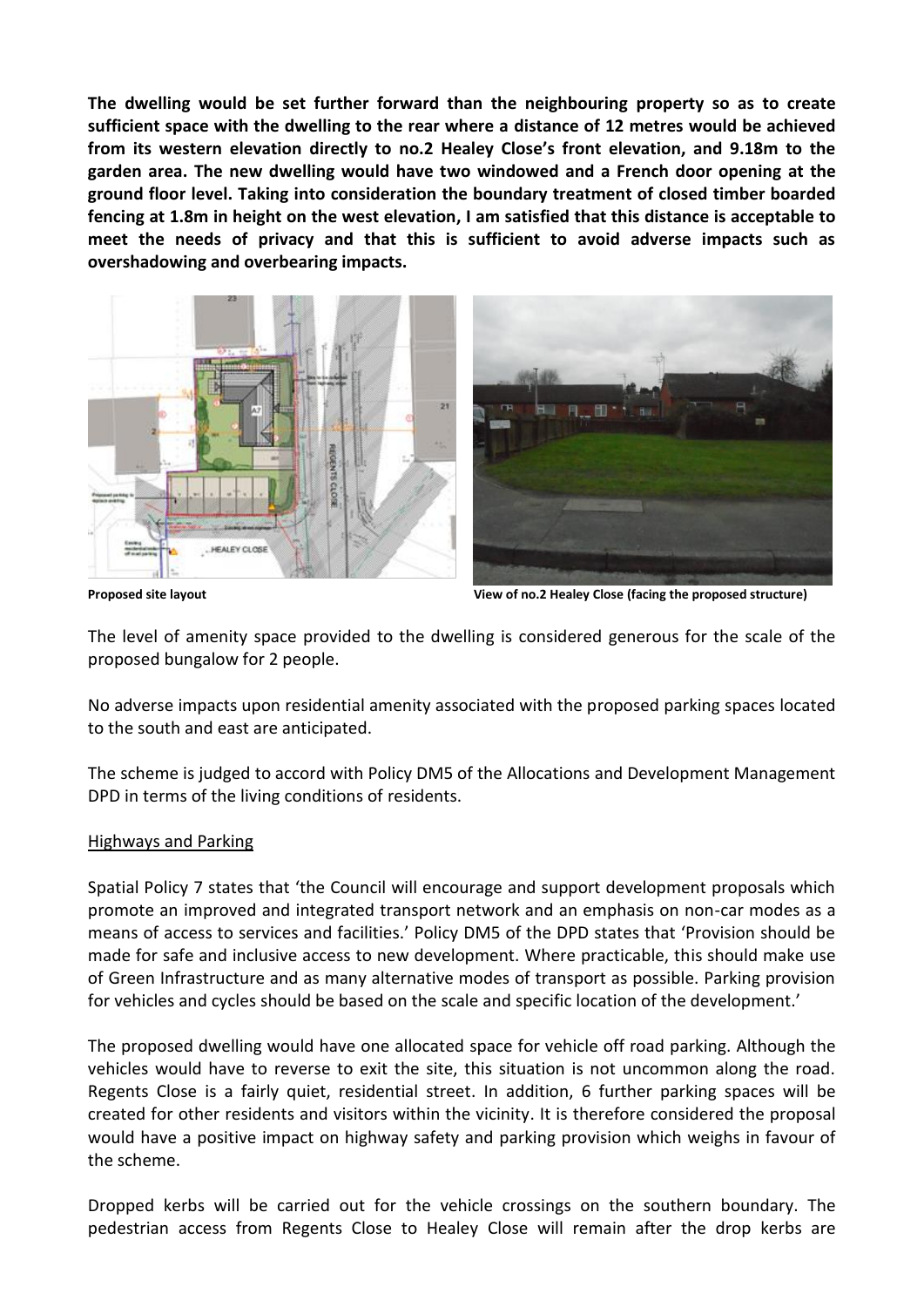## installed.

NCC Highways have no objections to the proposal. The conditions suggested by NCC Highways have been included in the recommendation.

## *Waste Management*

The new dwelling would have a paved area to accommodate 3no. bins away from the access paths. It is considered the proposed layout plan to be acceptable in relation to bin storage.

### Conclusion

Having regards to the above, it is considered that the proposal is acceptable in principle and would not result in the loss of any functional green space. Despite the loss of amenity green space, the proposal relates well to the surrounding properties and would have an acceptable impact on the character of the area and neighbouring amenity. The would be no adverse impacts in terms of highway safety and the proposal would bring about some benefits by creating 6 additional off street parking spaces for local residents whilst retaining the existing footway link to the adjacent street. Furthermore the proposal would provide a much needed affordable housing unit, when there is a shortfall for such accommodation District wide. It is therefore recommend that planning permission is granted.

### **RECOMMENDATION**

# **That full planning permission is approved subject to the following conditions:**

01

The development hereby permitted shall not begin later than three years from the date of this permission.

Reason: To comply with the requirements of Section 51 of the Planning and Compulsory Purchase Act 2004.

02

The development hereby permitted shall not be carried out except in complete accordance with approved proposed plans and documents reference:

- Site Location Plan 100 416 ID217 001D, received on 07 August 2020
- **Revised Proposed Site Layout Opt4 - 100-416/ID217/013, received on 10 December 2020**
- **Revised house type with plans and elevations - 100-416/ID217/012, received on 10 December 2020**
- **Revised proposed boundary treatment - 100-416/ID217/007D, received on 10 December 2020**
- Proposed highway way plan 100-416/ID217/011C, received on 11 December 2020

Reason: So as to define this permission.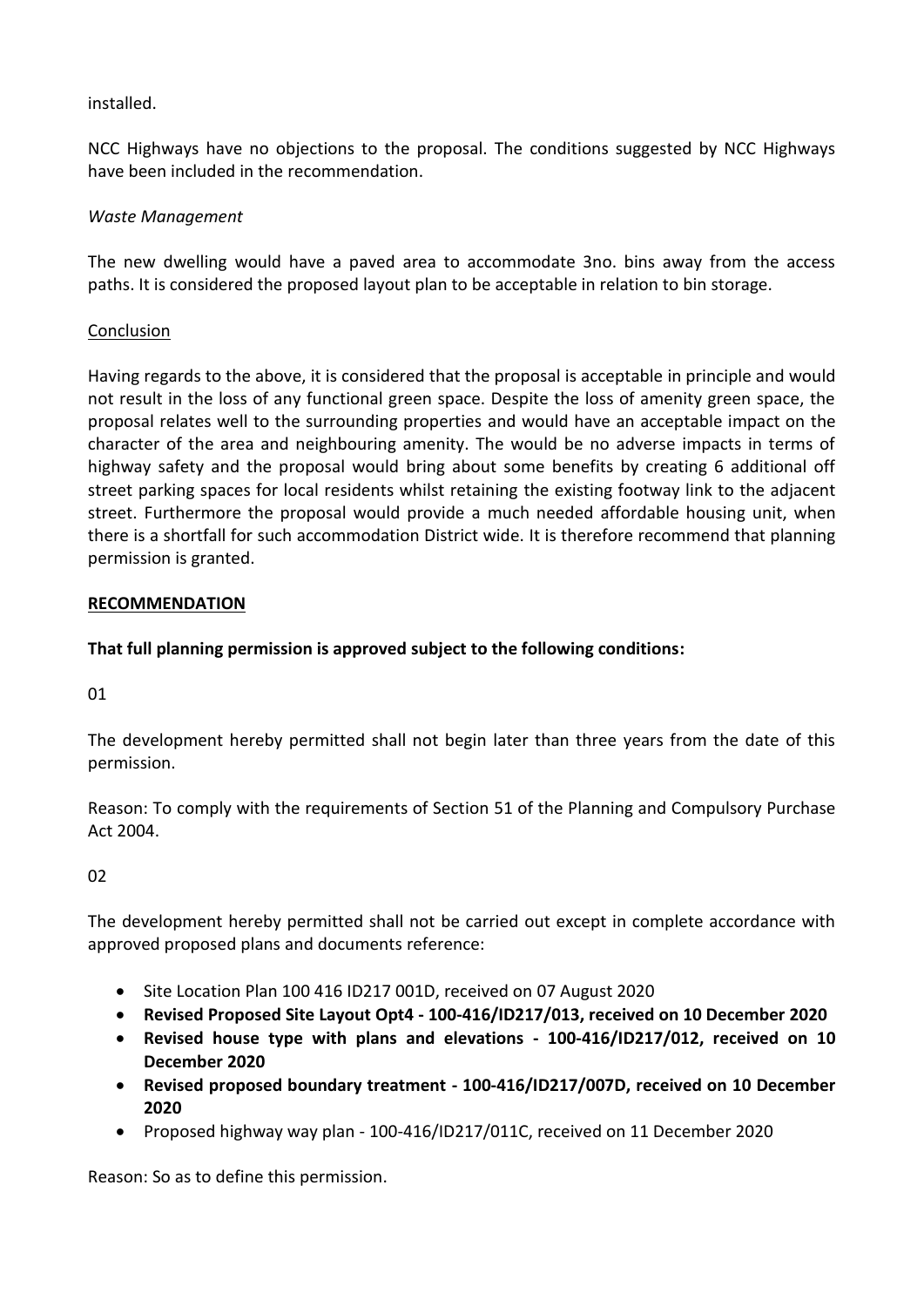03

The development hereby permitted shall be constructed entirely of the materials details submitted on drawing no. **100 416 ID212 007D**, received on 11 December 2020.

Reason: In the interests of visual amenity.

04

Prior to first occupation of the dwelling hereby approved, certification for any imported topsoil shall be submitted to and approved in writing by the local planning authority. The topsoil shall thereafter be brought onto the site in accordance with the approved details.

Reason: To ensure that risks from land contamination to the future users of the land and neighbouring land are minimised, together with those to controlled waters, property and ecological systems, and to ensure that the development can be carried out safely without unacceptable risks to workers, neighbours and other offsite receptors.

05

The dwelling hereby permitted shall not be occupied until its parking space and other parking spaces shown on the approved drawing **100-416/ID217/011C are** surfaced in a block paving. The parking spaces shall then be maintained in such hard bound material for the life of the development.

Reason: To reduce the possibility of deleterious material being deposited on the public highway (loose stones etc.).

06

The dwelling hereby permitted shall not be occupied until dropped vehicular footway crossings to serve all parking spaces are available for use and constructed in accordance with the Highway Authority specification to the satisfaction of the Local Planning Authority.

Reason: To protect the structural integrity of the highway and to allow for future maintenance.

07

The dwelling hereby permitted shall not be occupied until the parking spaces are constructed in such a way to prevent the unregulated discharge of surface water from the spaces to the public highway in accordance with details first submitted to and approved in writing by the LPA. The provision to prevent the unregulated discharge of surface water to the public highway shall then be retained for the life of the development.

Reason: To ensure surface water from the site is not deposited on the public highway causing dangers to road users.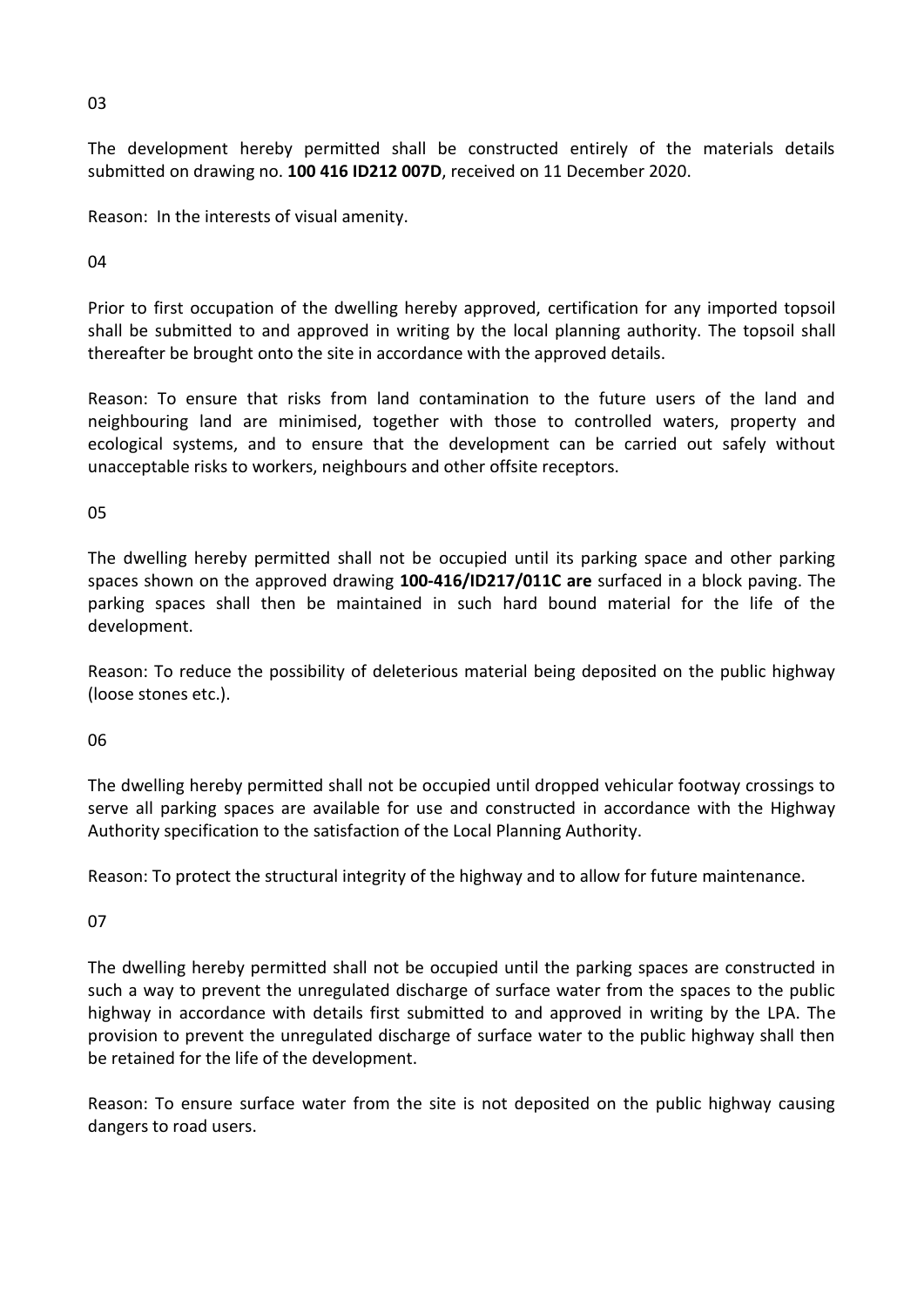Notwithstanding the details submitted, prior to first occupation of the dwelling hereby approved, full details of both hard and soft landscape works shall be submitted to and approved in writing by the local planning authority and these works shall be carried out as approved. These details shall include:

- full details of every tree, shrub, hedge to be planted (including its proposed location, species, size and approximate date of planting) and details of tree planting pits including associated irrigation measures, tree staking and guards, and structural cells. The scheme shall be designed so as to enhance the nature conservation value of the site, including the use of locally native plant species;
- boundary treatments/means of enclosures.

Reason: This condition is necessary in the interests of visual amenity as the details submitted relating to the south and east boundaries is not considered appropriate being adjacent to the public realm.

09

The approved soft landscaping shall be completed during the first planting season following the first occupation/use of the development, or such longer period as may be agreed in writing by the local planning authority. Any trees/shrubs which, within a period of five years of being planted die, are removed or become seriously damaged or diseased shall be replaced in the next planting season with others of similar size and species unless otherwise agreed in writing by the local planning authority. All tree, shrub and hedge planting shall be carried out in accordance with BS 3936 -1992 Part 1-Nursery Stock-Specifications for Trees and Shrubs and Part 4 1984- Specifications for Forestry Trees ; BS4043-1989 Transplanting Root-balled Trees; BS4428-1989 Code of Practice for General Landscape Operations. The approved hard landscaping scheme shall be completed prior to first occupation or use.

Reason: To ensure the work is carried out within a reasonable period and thereafter properly maintained, in the interests of visual amenity and biodiversity.

010

The bin storage facilities/area shown on the approved plan reference **100-416/ID217/013** shall be provided prior to first occupation of the dwelling hereby approved and retained for the lifetime of the development.

Reason: To ensure that adequate bin storage is provided for occupiers in the interests of residential and visual amenity.

# **Informative Notes:**

01

This application has been the subject of pre-application discussions and has been approved in accordance with that advice. The District Planning Authority has accordingly worked positively

08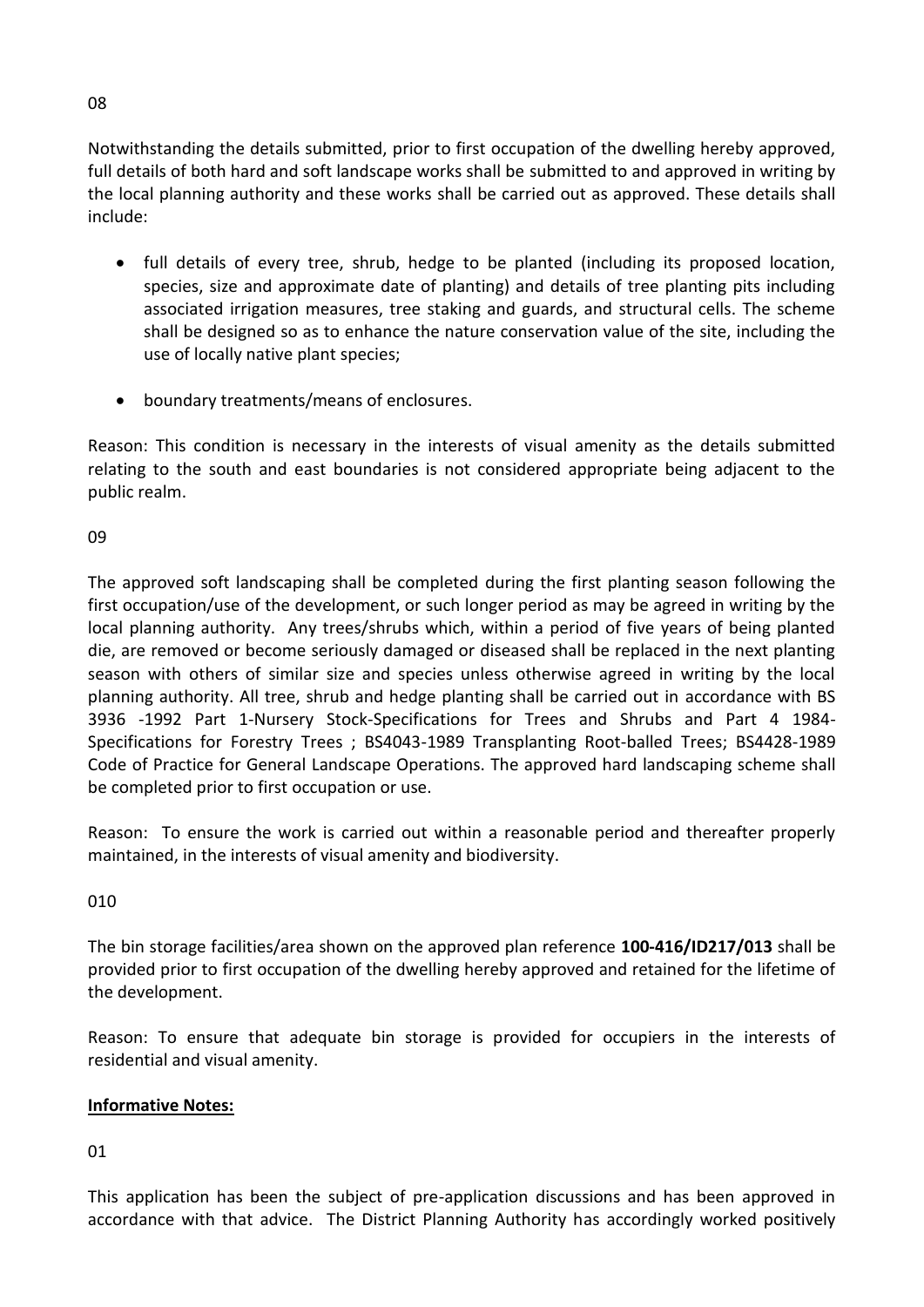and pro-actively, seeking solutions to problems arising in coming to its decision. This is fully in accordance with Town and Country Planning (Development Management Procedure) (England) Order 2015 (as amended).

02

The applicant is advised that all planning permissions granted on or after the 1st December 2011 may be subject to the Community Infrastructure Levy (CIL). Full details of CIL are available on the Council's website at www.newark-sherwooddc.gov.uk/cil/

The proposed development has been assessed and it is the Council's understanding that CIL may not payable on the development hereby approved as the development is made up entirely of Social Housing provided by local housing authority, registered social landlord or registered provider of social housing and shared ownership housing. It is necessary to apply for a formal exemption to confirm this view, which must be made to the Council prior to the commencement of development on CIL 4 form which is also available on the Councils website.

03

The development makes it necessary to construct vehicular crossings over a footway of the public highway. These works shall be constructed to the satisfaction of the Highway Authority. You are, therefore, required to contact the County Council's Agent, Via East Midlands to arrange for these works to be carried out. Email: licences@viaem.co.uk Tel. 0300 500 8080 and further information at:

<https://www.nottinghamshire.gov.uk/transport/licences-permits/temporaryactivities>

04

Please note that the District Council no longer provides wheeled bins for residential developments free of charge. Wheeled bins can be purchased from the District Council or any other source provided they conform to appropriate standards and requirements of the Council. Enclosed is a leaflet from the District Council's Waste Management Section entitled 'Guidance for New Development – Waste Storage and Collection' which sets out these standards and requirements. If you wish to purchase wheeled bins or discuss this matter further please contact the Waste Management Officer on 01636 655677 or email: [waste.management@nsdc.info.](mailto:waste.management@nsdc.info)

# BACKGROUND PAPERS

Application case file.

For further information, please contact Yeung Brown on ext 5893.

All submission documents relating to this planning application can be found on the following websit[e www.newark-sherwooddc.gov.uk.](http://www.newark-sherwooddc.gov.uk/)

**Lisa Hughes Business Manager – Planning Development**